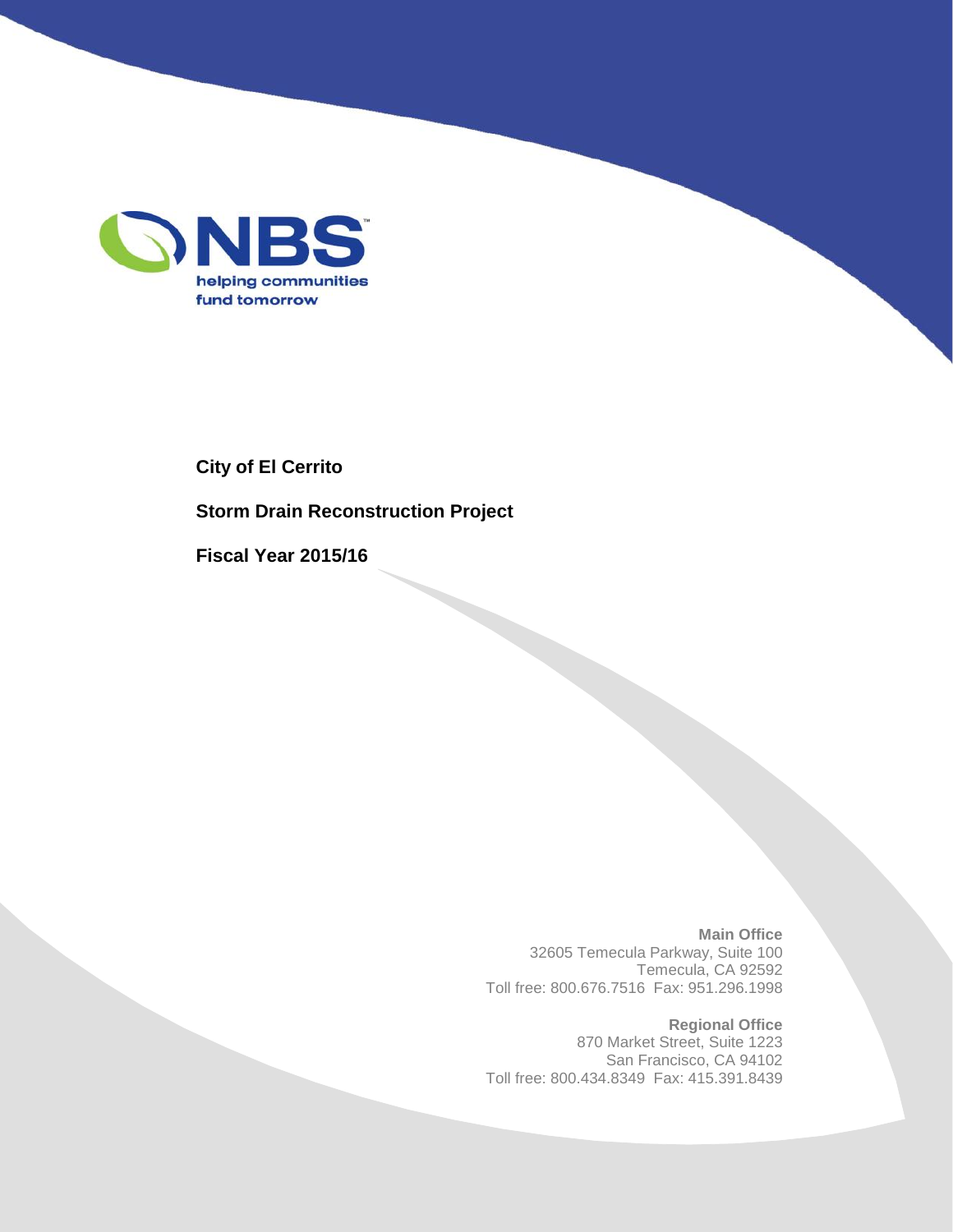#### **CITY OF EL CERRITO 10890 San Pablo Avenue El Cerrito, California 94530 Phone - (510) 215-4300 Fax - (510) 215-4319**

#### **CITY COUNCIL**

Mark Friedman, Mayor Greg Lyman, Mayor Pro Tem Janet Abelson, Councilmember Jan Bridges, Councilmember Gabe Quinto, Councilmember

#### **CITY STAFF**

Lisa K. Malek-Zadeh, Finance Director/City Treasurer

#### **NBS**

Tim Seufert, Client Services Director Kevin Skeels, Financial Analyst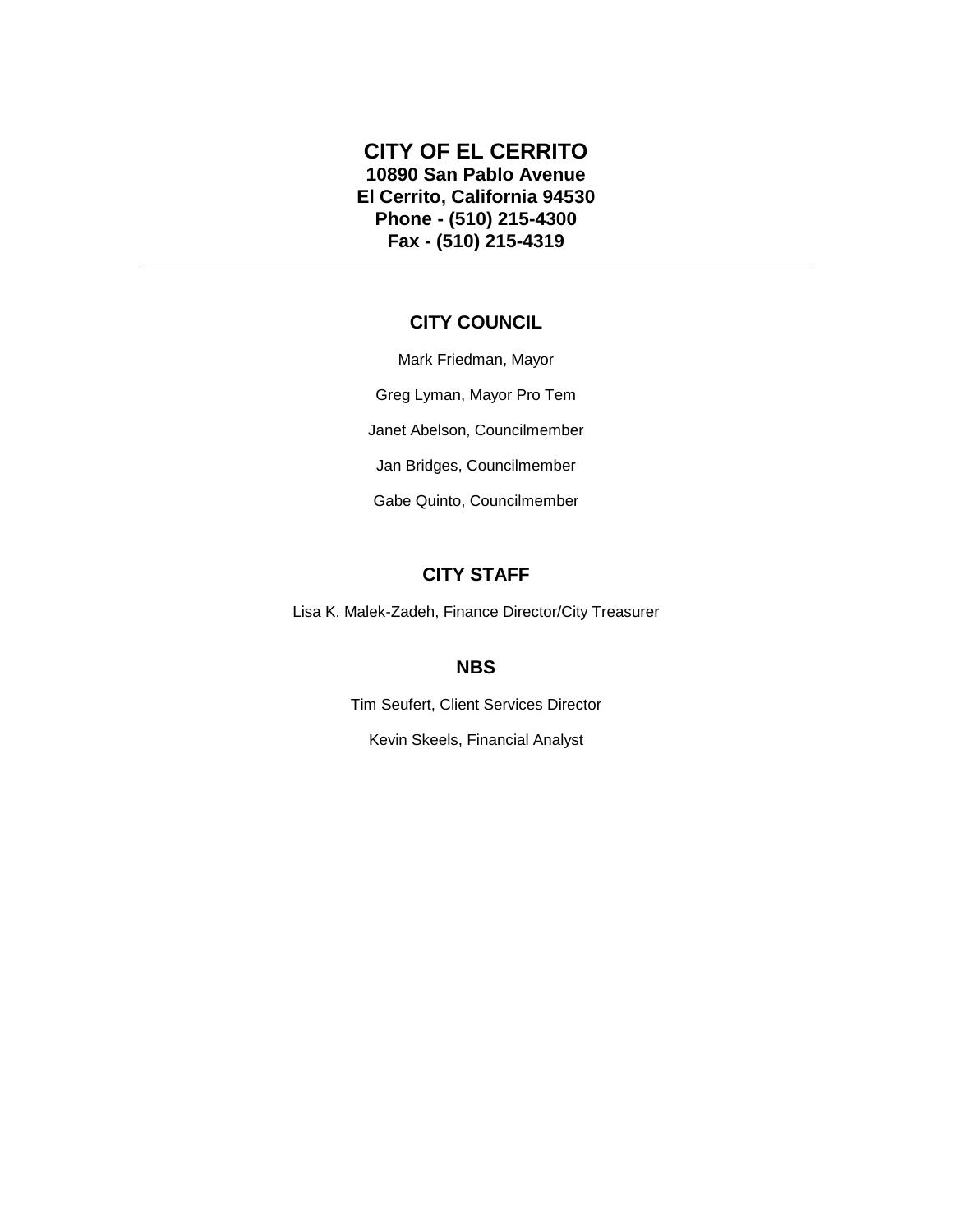## **TABLE OF CONTENTS**

| 1. EXECUTIVE SUMMARY | $1 - 1$ |
|----------------------|---------|
| 2. ASSESSMENTS       | $2 - 1$ |
|                      |         |
|                      |         |
|                      |         |
|                      |         |
| 3. LIST OF CHARGES   | $3 - 1$ |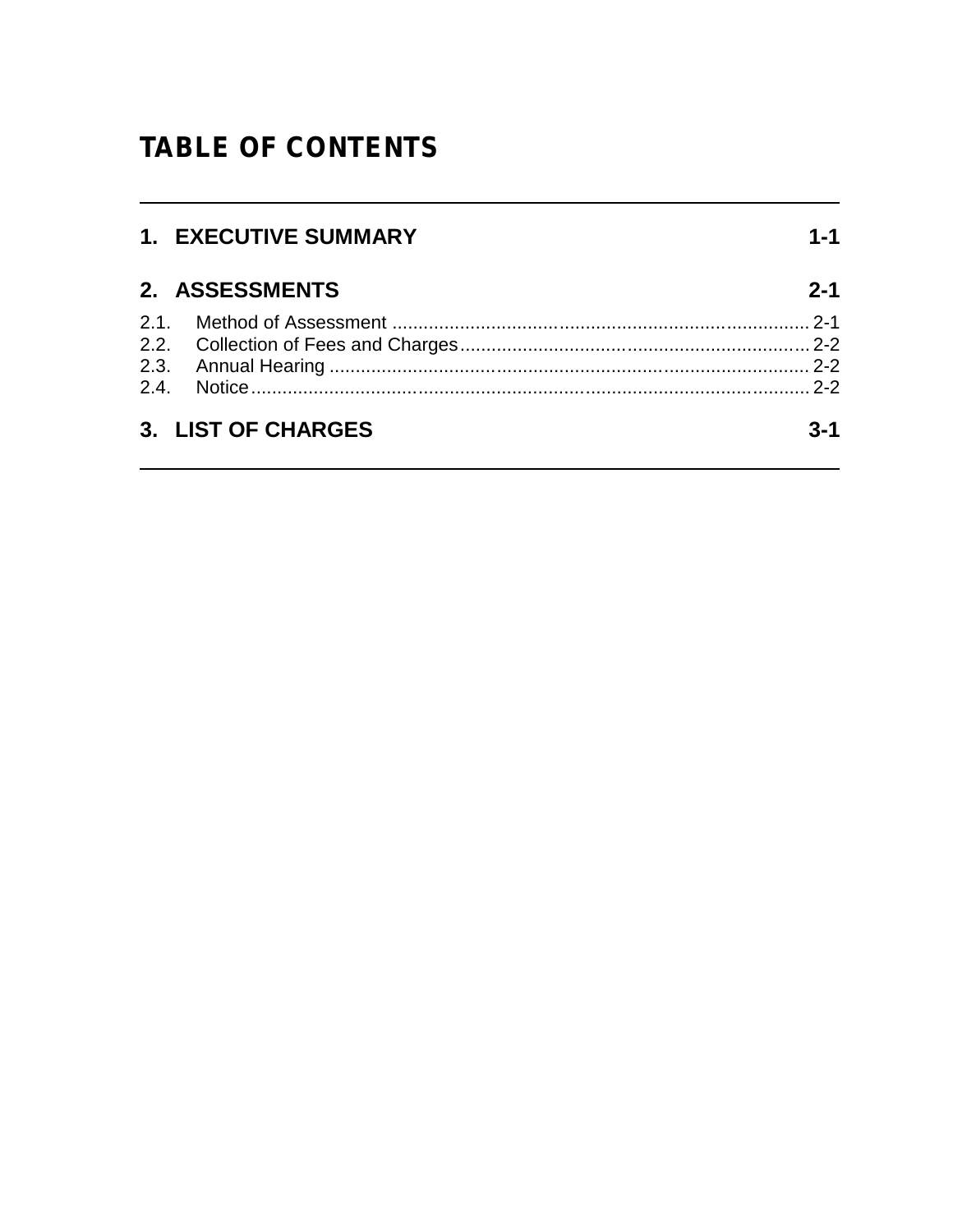# *1. EXECUTIVE SUMMARY*

On March 2, 1993, the qualified voters of the City of El Cerrito (the "City") approved the issuance of revenue bonds, in an amount not to exceed \$6.3 million, to finance the first phase of the reconstruction of the City's storm drain system. The qualified voters also approved the repayment of those bonds through the imposition of an annual storm drain fee on property within the City.

Section 5470, et seq. of the *California Health and Safety Code* authorizes cities to enact an ordinance, approved by a two-thirds vote of the members of the legislative body, establishing fees and charges for services and facilities furnished by the City in connection with its storm drain system. The proceeds of these fees and charges may be used only for the acquisition, construction, reconstruction, maintenance, and operation of its storm drain facilities, including the repayment of principal and interest on bonds issued to finance the construction or reconstruction of such facilities.

The storm drain fees and charges may be used exclusively for the purposes of the storm drain system and for the payment of interest and redemption, including premiums payable from the calling of bonds, for those bonds authorized by the qualified voters on March 2, 1993, and for the payment of interest and redemption, including premiums payable from the calling of bonds, for any other bonds for storm drain construction or reconstruction which may be authorized in the future, provided that such bonds are approved in the manner required by California law.

| <b>Parcel Classification</b>                                              | Rate                                    |
|---------------------------------------------------------------------------|-----------------------------------------|
| Single Family residential                                                 | \$58.00 per unit                        |
| Multi Family residential 2 through 20 units                               | 43.50 per unit                          |
| Multi Family residential over 20 units                                    | 870.00 plus 29.00 for each unit over 20 |
| Commercial/Industrial                                                     | 870.00 per acre                         |
| Institutional (Churches, Schools, Fraternal and<br>Service Organizations) | 406.00 per acre                         |
| Golf Courses, Cemeteries, Vacant Land                                     | 11.60 per acre                          |

The authorized amounts and rates for storm drain fees and charges are as follows:

The following table summarizes the annual levy by Classification of parcel:

| <b>Parcel Classification</b>                                              | <b>Number of Parcels (1)</b> | Levy Total (2) |
|---------------------------------------------------------------------------|------------------------------|----------------|
| Single Family residential                                                 | 7,508                        | \$440,676.00   |
| Multi Family residential                                                  | 616                          | 121,655.00     |
| Commercial/Industrial                                                     | 259                          | 102,971.62     |
| Institutional (Churches, Schools, Fraternal<br>and Service Organizations) | 51                           | 32,114.27      |
| Golf Courses, Cemeteries, Vacant Land                                     | 217                          | 2,404.91       |
| Total:                                                                    | 8,651                        | \$699,821.80   |

(1) Includes parcels divided by City boundaries.

(2) Total amount may vary slightly due to rounding adjustments.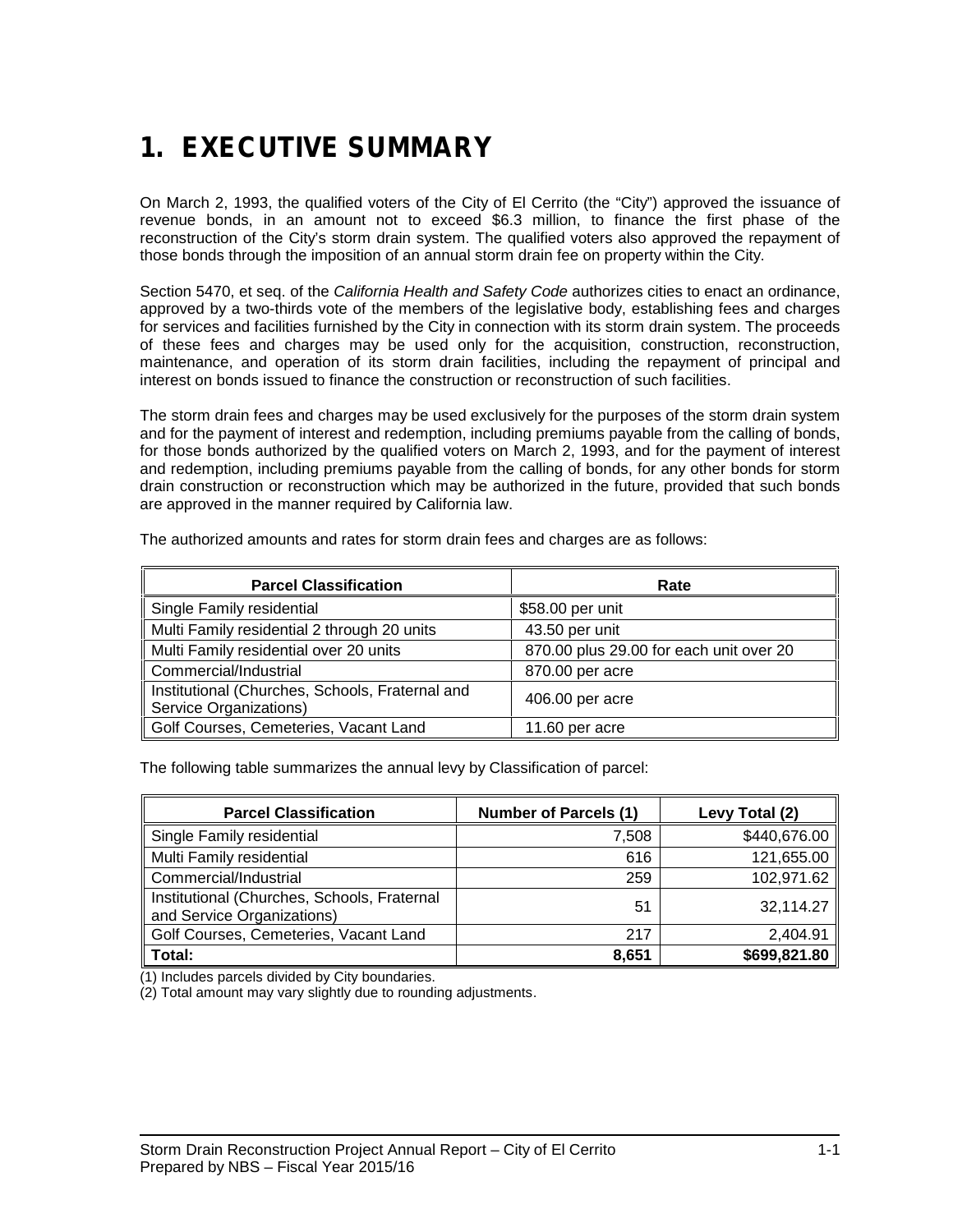# *2. ASSESSMENTS*

### *2.1. Method of Assessment*

The number of Equivalent Residential Units ("ERUs") was determined for each parcel based upon an estimate of the impervious surface associated with the use of the property.

- 1) Single Family (detached) Residential ("SFR") parcels were assumed to have an average of 2,900 sq. ft. of impervious surface. Approximately 90% of the properties in the City are SFR. These parcels were assigned 1.0 ERU.
- 2) Multi Family dwelling unit complexes of up to 20 units were assigned 0.75 ERU (2,175 sq. ft) of impervious surface area per unit. Complexes of more than 20 units were assigned 15 ERU plus 0.5 ERU (1,450 sq. ft) for each unit over 20.
- 3) Commercial/Industrial uses were assigned 15.0 ERU (43,560/2,900 sq. ft.) of impervious surface area per acre.
- 4) Institutional uses such as Churches, Schools, Fraternal, and Service Organizations were assigned 7.0 ERU (21,000 sq. ft.) of impervious surface area per acre based upon the Contra Costa County Report on Stormwater Utility Assessment dated March 1994 (County Report).
- 5) Golf courses, cemeteries, and other open spaces were assigned 0.2 ERU (580 sq. ft.) per acre based upon the County Report.

The storm drain fee for a parcel is calculated by multiplying the number of ERU assigned to such parcel by the rate per ERU. The rate for the 2015/16 Fiscal Year is \$58.00/ERU.

The following table shows a breakdown of Classification of parcels by County Use Code and the associated rates for Fiscal Year 2015/16:

| <b>Parcel Classification</b>                                                 | <b>County Use Code (1)</b>                                        | <b>ERU (2)</b>              | <b>Rates</b>                              |
|------------------------------------------------------------------------------|-------------------------------------------------------------------|-----------------------------|-------------------------------------------|
| Single Family residential                                                    | 11, 12, 13, 14, 15, 16, 19, 29,<br>89                             | 1.0                         | \$58.00 per unit                          |
| Multi Family residential 2<br>through 20 units                               | 21, 22, 23, 24, 25, 26, 27, 28                                    | $0.75^{*}n$                 | 43.50 per unit                            |
| Multi Family residential<br>over 20 units                                    | 21, 22, 23, 24, 25, 26, 27, 28                                    | $15.0 + 0.5$ <sup>*</sup> m | $870.00 + 29.00$ for<br>each unit over 20 |
| Commercial/Industrial                                                        | 31, 32, 33, 34, 35, 36, 41, 42,<br>43, 44, 46, 47, 48, 49, 53, 85 | $15.0^*$ A                  | 870.00 per acre                           |
| Institutional (Churches,<br>Schools, Fraternal and<br>Service Organizations) | 70, 71, 72, 75, 76                                                | 7.0*A                       | 406.00 per acre                           |
| Golf Courses, Cemeteries,<br>Vacant Land                                     | 10, 17, 18, 20, 30, 37, 38, 50,<br>63, 74, 78, 81                 | $0.2^*$ A                   | 11.60 per acre                            |

(1) Use Code 79 is assigned to Government Owned, and is not charged

 $(2)$  n = number of residential units up to 20

 $m =$  number of residential units over 20

A = acreage, per Contra Costa County Assessor or City Estimate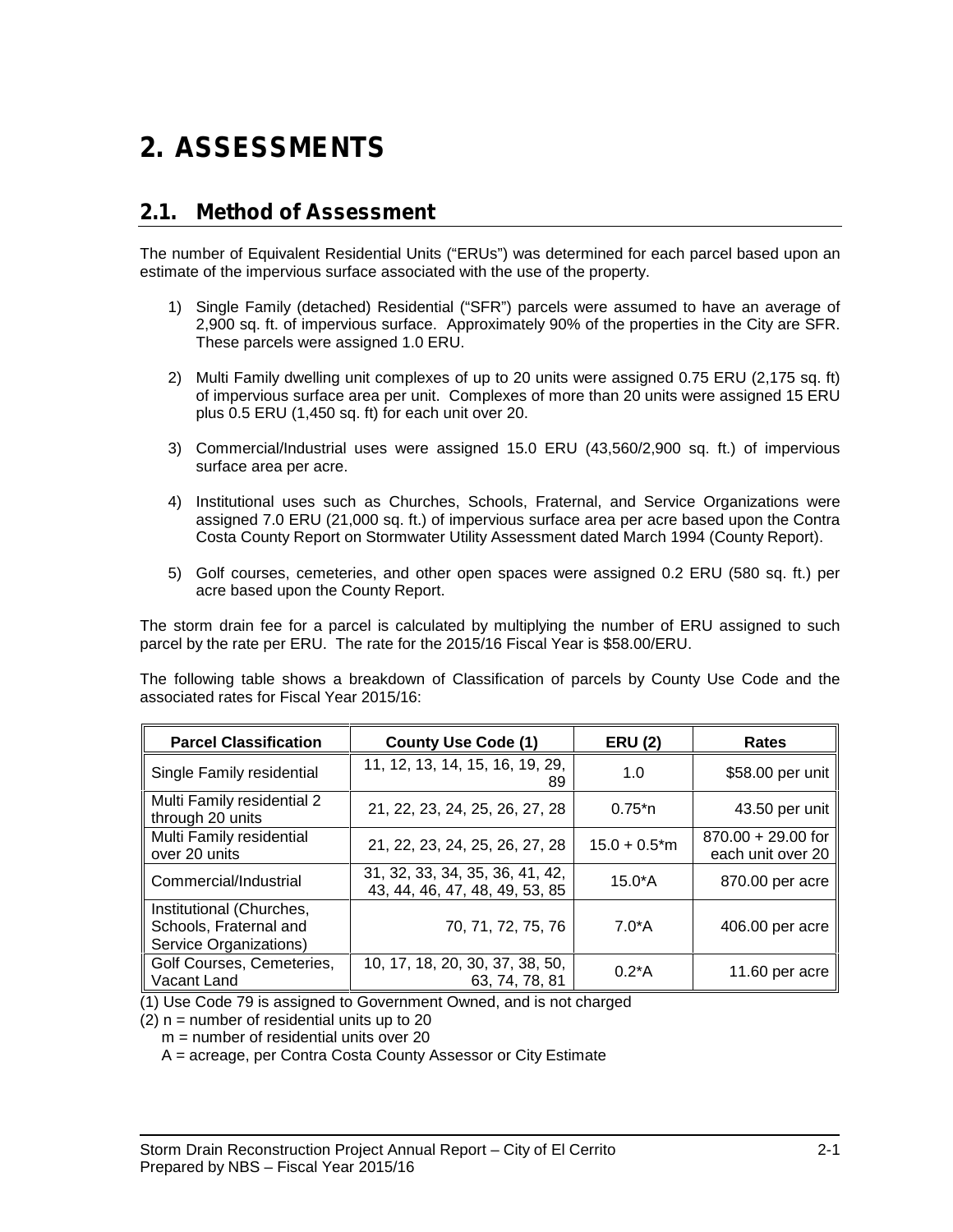## *2.2. Collection of Fees and Charges*

The storm drain fees and charges may be collected on the tax roll in the same manner, by the same persons, and at the same time as, together with and not separately from, the City's general taxes.

The City Council will have prepared each year, prior to the commencement of the fiscal year, a written report which will be filed with the City. The report is to contain a description of each parcel of real property receiving storm drain services and the amount of the annual fee and charge for each parcel. This charge will be computed in conformity with the fees and charges prescribed in the report.

### *2.3. Annual Hearing*

Each year, prior to the commencement of the fiscal year, the City Council will hold a public hearing at which the Council will hear and consider all objections and protests, if any, to the written report. The City Council may continue the hearing from time to time. If the City Council finds that protest is made by the owners of a majority of the parcels of property described in the report, then the report will not be adopted. In the event of such majority protest, the storm drain fees and charges will be collected with the rates for any other publicly or privately owned public utility through agreement with such utility. If collected in this manner, the storm drain fees and charges will not constitute a lien against any parcel or parcels of land.

### *2.4. Notice*

Notice of the filing of the report and of the time and place of hearing thereon, is to be published once a week for two consecutive weeks prior to the hearing, in a newspaper of general circulation printed, published or distributed in the City.